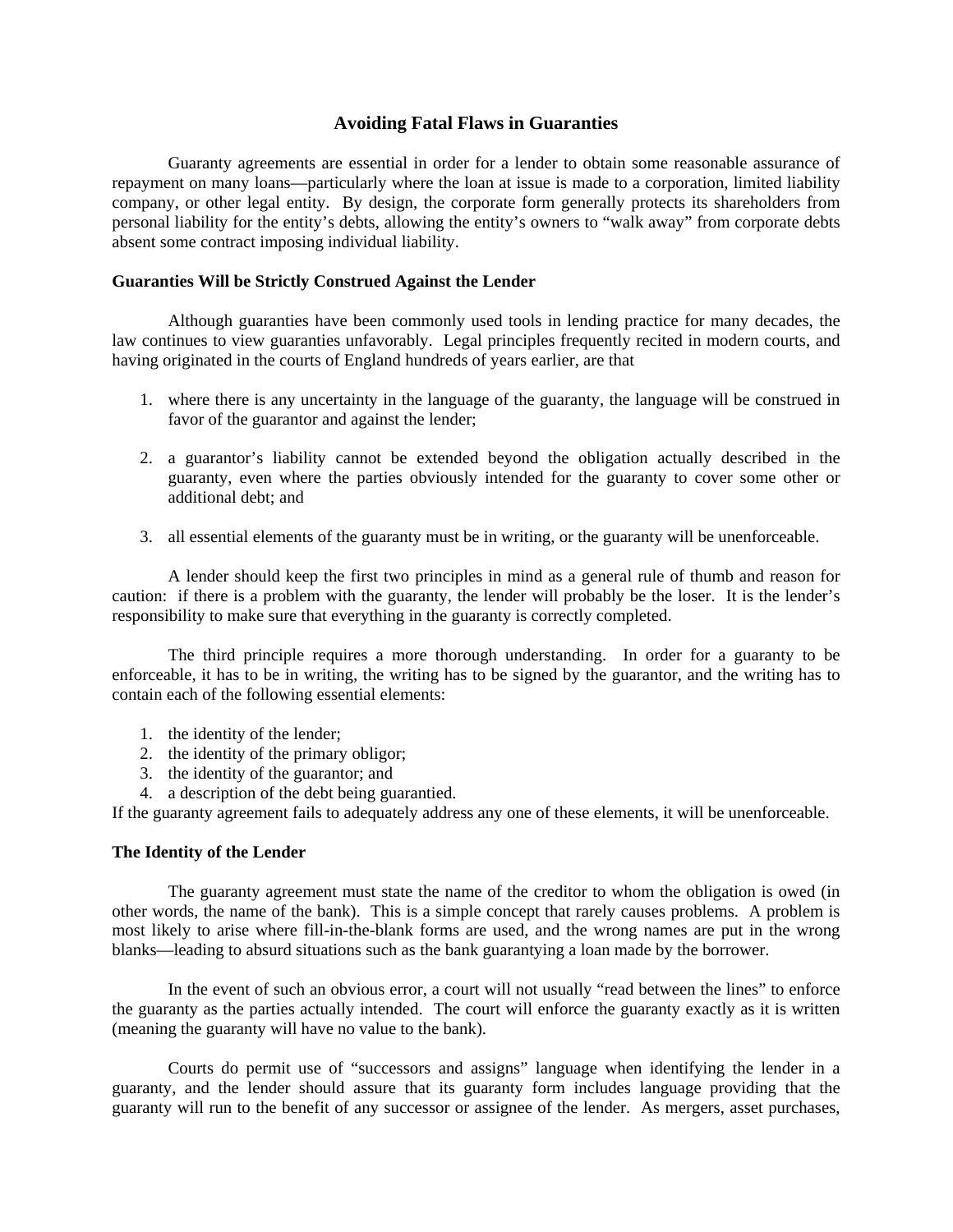and name changes are quite commonplace, such language is important (and is included in most commercially available forms utilized by banks—but it never hurts to check twice to be sure).

### **The Identity of the Primary Obligor (Borrower)**

 The guaranty agreement must identify the borrower whose debt is being guarantied. This is a simple rule, but it is perhaps the most common cause of guaranties being found unenforceable. With fillin-the-blank type forms, make sure the right names are put in the right places. The guarantor should not be guarantying a debt of the bank, or a debt of the guarantor.

 The correct name for the borrower must be used. Although that seems like obvious guidance, it is frequently ignored. Problems arise most often where the borrower is an entity such as a corporation. In the eyes of the law (for most purposes, at least) corporations and limited liability companies are considered as legal "persons" just like individuals. Like individuals, these entities have actual, legal names. It would seem absurd, for example, to use the name "John Barron" instead of the legal name "Joan Brown" in a guaranty, simply because the two names sound similar and share many common letters. Yet it is not uncommon to see situations where, for example, the name "Barron Farms" or "Barron Holdings, Inc." is listed as the borrower instead of the legal name "Barron Farm Holdings, LLC."

 When preparing the guaranty use the exact, correct name of the entity based on documentation obtained from the secretary of state's office. Do not rely on oral representations from the borrower, and do not assume that being "close" to the proper name will be sufficient for the guaranty to be enforceable.

 Keeping in mind the concept of "entities as persons," it is important to remember that the debt of one corporation is not the debt of another corporation simply because both are owned and operated by the same individual.

#### *Example*

John Barron is a farmer with substantial assets. He is the sole shareholder and officer of two corporations: Barron Farms, Inc. and Barron Farm Properties, Inc. Barron Farms, Inc. owns all equipment used in Barron's farming operation, while Barron Farm Properties, Inc. owns all of the real property used in the operation.

Barron wants to obtain an operating loan, so Bank provides a line of credit to Barron Farms, Inc. Bank obtains a guaranty from John Barron, whereby all debts then or thereafter owing from Barron Farms, Inc. to Bank are guarantied.

Later in the season, Barron requests that Bank provide additional credit. This time, Bank makes a lump-sum loan to Barron Farm Properties, Inc. Bank does not require John Barron to sign a separate guaranty, as Barron and the loan officer orally agree that the earlier guaranty will just apply to all of the debts that Barron's companies owe to the Bank.

In this situation, John Barron is not responsible for payment of the Barron Farm Properties, Inc. debt. His oral agreement is not enforceable against him, as guaranty obligations have to be in a signed writing to be enforceable. Moreover, the written guaranty must properly identify the debtor whose debts are being guarantied. Barron Farm Properties, Inc. is a different "person" from Barron Farms, Inc., so the guaranty cannot be extended to cover the Barron Farm Properties, Inc. debt.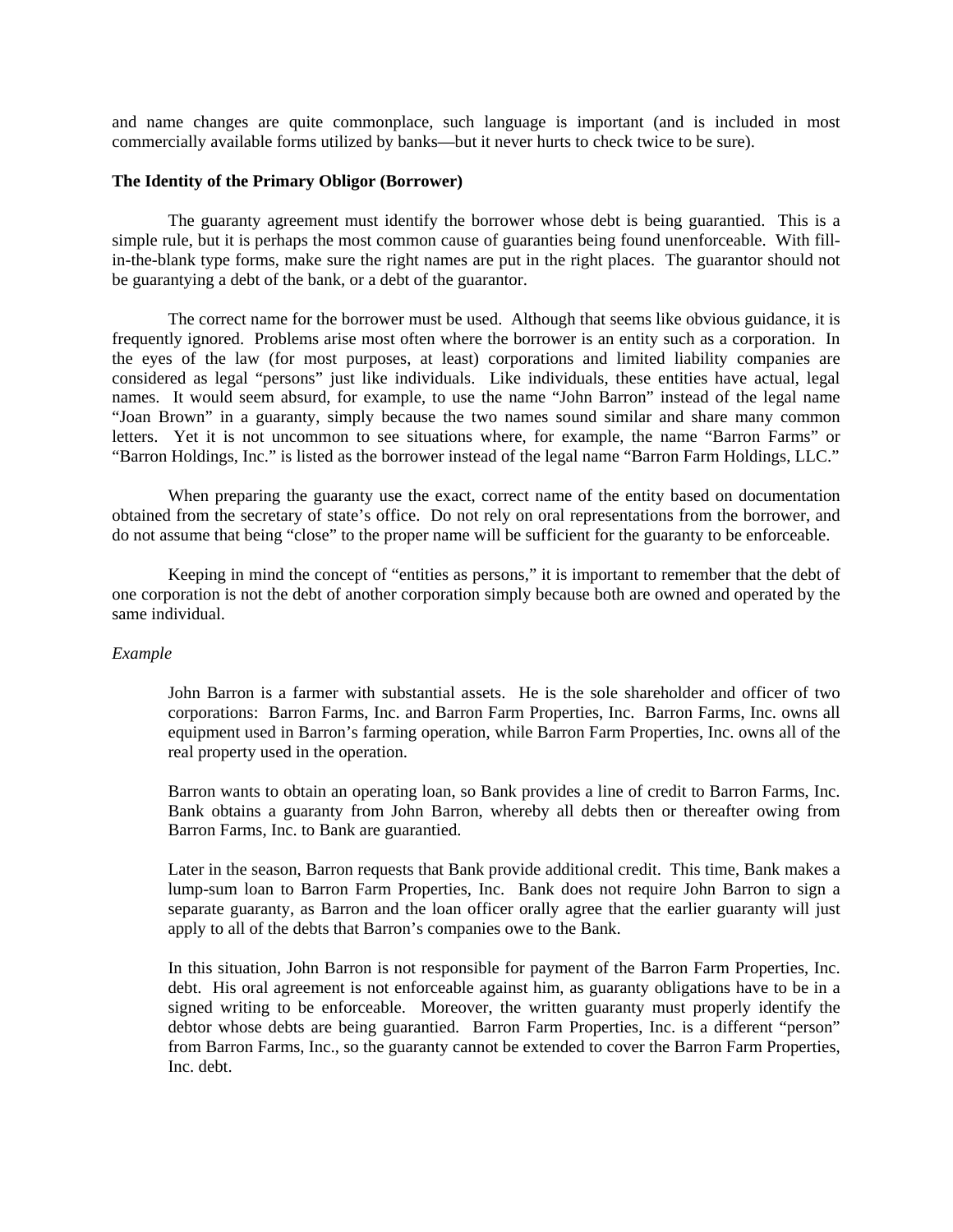In situations involving a package of multiple guarantied loans to related entities, it is absolutely crucial to double check the loan documents to assure that there is a written guaranty for each and every obligor appearing on any of the promissory notes given in the transaction. "Cross guaranties" between the different primary obligors can also be helpful. In the example above, if Barron Farms, Inc. had guarantied the obligations of Barron Farm Properties, Inc., then John Barron would have been responsible for payment of the Barron Farm Properties, Inc. debt.

### **The Identity of the Guarantor**

 Compared to the other essential elements of a guaranty, courts have been more liberal in construing the requirement that a guaranty expressly identify the guarantor. The courts have held that, so long as it is clear from the document that the person is signing as a guarantor, the person's signature alone is sufficient to identify the guarantor. So, for example, if a guaranty reads "the undersigned hereby guaranties the payment and performance" etc., and John Barron places his signature on a line marked "guarantor," the guaranty will sufficiently identify the guarantor even though John Barron's name is not separately printed elsewhere in the guaranty.

 Of course, relying on this approach is not advisable. The guaranty should clearly state the correct legal name of the guarantor. It is most crucial that the guaranty does not misstate the guarantor's name. The names of the borrower and the guarantor should not be switched on fill-in-the-blank forms. While John Barron's signature alone might be enough to bind him if there is no other name printed in the guaranty, it will probably not be enough to bind him if some other person or entity is described as the guarantor elsewhere in the guaranty agreement.

 There have been court cases where, mistakenly, the corporate borrower was identified as the guarantor of a loan made to itself, with the corporate president signing the guaranty. Though it is obvious that the intent of the parties was for the president to individually guaranty the corporate debt, appellate courts have refused to apply the guaranty beyond its exact language regardless of the parties' actual intent. Courts have explained that it is the lender's responsibility to read the documents it prepares and to spot any absurdities (like a borrower guarantying its own debt), rather than relying on the courts to correct the clear mistakes of the lender. It is also the lender's responsibility to assure that the guaranty is clear as to whether the signor is executing the guaranty in his individual or in his corporate capacity. If the guaranty is unclear, it will not likely impose individual liability on the signor.

#### **Description of the Debt**

 The guaranty agreement must describe the debt that is being guarantied. Broad, all inclusive language such as "all present and future debts of borrower to lender," or "all amounts now or hereafter owed by borrower to lender" has repeatedly been upheld by the courts. Where the guarantor is guarantying all debts of the borrower, the guaranty sufficiently describes the debt if it so states. Wherever possible, the lender should seek to obtain broad, "all debts" guaranties.

 If the guaranty covers only a specific debt, the lender must be more careful. The rule for specific debt guaranties is that both the amount of the debt and the due date of the debt must be stated either in the guaranty itself, or in another writing specifically referenced in the guaranty. This is usually accomplished by making specific reference, in the guaranty, to the promissory note being guarantied. The reference should describe the note by date, promisor, promisee, and original principal amount. Loan number and maturity date may also be expressly stated in the reference. The guaranty should be clear that it also covers all modifications, refinancings, and renewals of the described promissory note.